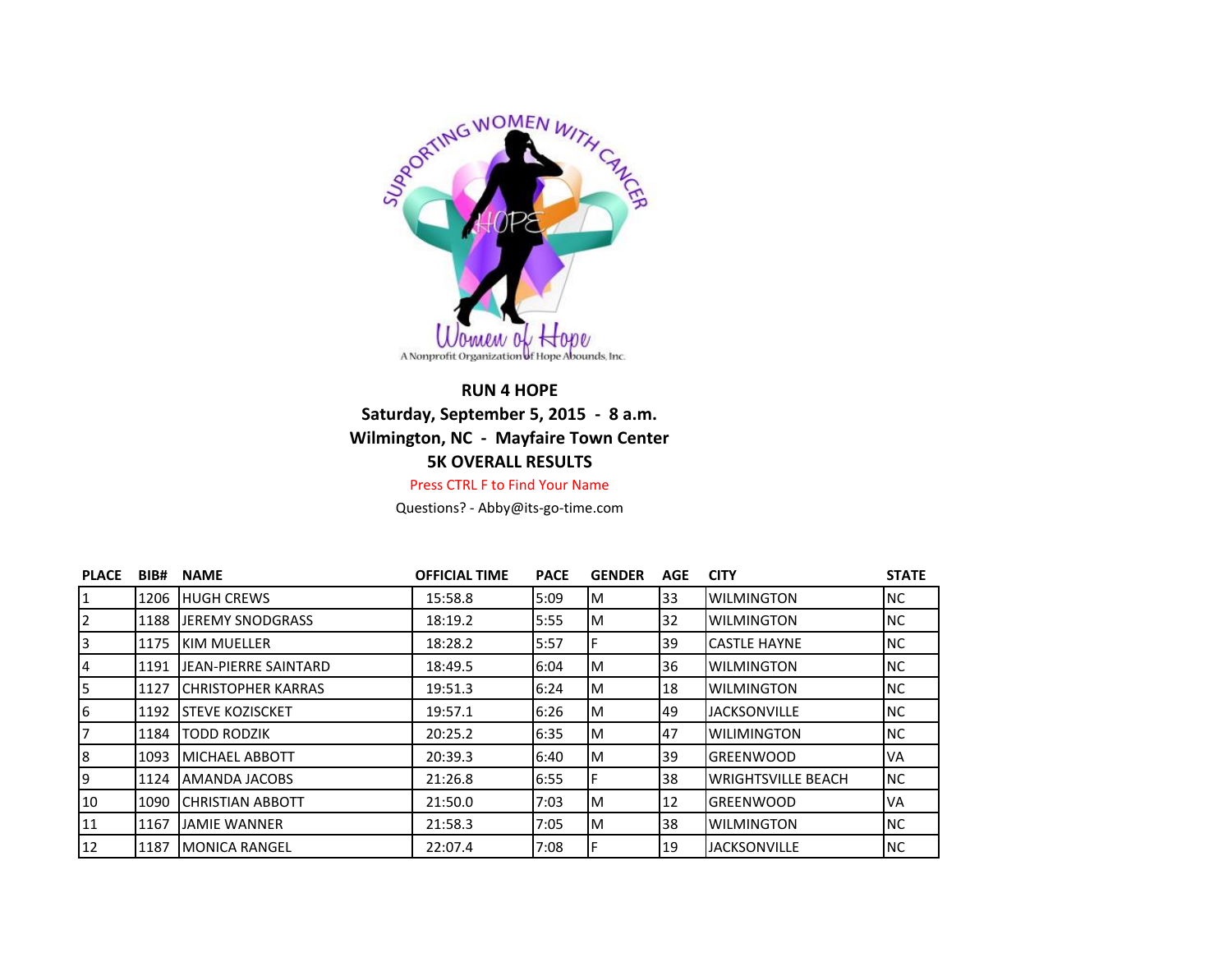| 13 | 1132 | <b>MARK LOUDERMILK</b>   | 22:09.9 | 7:09 | M  | 50 | <b>WILMINGTON</b>         | <b>NC</b> |
|----|------|--------------------------|---------|------|----|----|---------------------------|-----------|
| 14 | 1160 | <b>BILL STERRETT</b>     | 22:10.0 | 7:09 | M  | 37 | WILMINGTON                | <b>NC</b> |
| 15 | 1180 | <b>SHAUN HILL</b>        | 22:29.2 | 7:15 | M  | 36 | <b>WILMINGTON</b>         | <b>NC</b> |
| 16 | 1161 | IJACK STERRETT           | 22:55.2 | 7:24 | M  | 9  | <b>WILMINGTON</b>         | <b>NC</b> |
| 17 | 1092 | <b>GIDEON ABBOTT</b>     | 23:05.1 | 7:27 | M  | 11 | <b>GREENWOOD</b>          | VA        |
| 18 | 1125 | <b>BEN JENSEN</b>        | 23:27.4 | 7:34 | M  | 42 | WILMINGTON                | <b>NC</b> |
| 19 | 1186 | <b>ROD HOOKER</b>        | 23:35.7 | 7:36 | M  | 54 | WILIMINGTON               | <b>NC</b> |
| 20 | 1183 | ISHERMAN CRINER          | 24:23.4 | 7:52 | M  | 49 | <b>WRIGHTSVILLE BEACH</b> | <b>NC</b> |
| 21 | 1098 | <b>DEBORAH BARTHOLOW</b> | 24:45.8 | 7:59 | F  | 49 | <b>WILMINGTON</b>         | <b>NC</b> |
| 22 | 1204 | <b>HEATHER KING-GOOD</b> | 24:49.1 | 8:00 | F  | 36 | <b>WILIMINGTON</b>        | <b>NC</b> |
| 23 | 1148 | <b>CHRIS PEARCE</b>      | 24:53.3 | 8:02 | M  | 40 | <b>BURGAW</b>             | <b>NC</b> |
| 24 | 1130 | <b>GREG LANIER</b>       | 25:02.7 | 8:05 | M  | 27 | <b>BURGAW</b>             | <b>NC</b> |
| 25 | 1194 | IRICH DEVICTOR           | 25:12.9 | 8:08 | M  | 75 | LELAND                    | <b>NC</b> |
| 26 | 1108 | DAVID CURBO              | 25:46.0 | 8:19 | M  | 41 | <b>WILMINGTON</b>         | <b>NC</b> |
| 27 | 1198 | <b>MARIS TOPPIN</b>      | 25:48.9 | 8:19 | F  | 9  | <b>CAROLINA BEACH</b>     | <b>NC</b> |
| 28 | 1144 | <b>JOSE NAVA</b>         | 25:54.6 | 8:21 | M  | 44 | WILMINGTON                | <b>NC</b> |
| 29 | 1178 | <b>GEORGIA THOMAS</b>    | 26:06.9 | 8:25 | F  | 52 | WILSON                    | <b>NC</b> |
| 30 | 1179 | <b>TIM COREY</b>         | 26:11.1 | 8:27 | M  | 54 | <b>WILMINGTON</b>         | <b>NC</b> |
| 31 | 1115 | <b>JEFF GALLOP</b>       | 26:12.6 | 8:27 | M  | 53 | <b>WILMINGTON</b>         | <b>NC</b> |
| 32 | 1149 | <b>DAVID PEARCE</b>      | 26:18.8 | 8:29 | M  | 60 | ROCKY POINT               | <b>NC</b> |
| 33 | 1151 | <b>CARRIE REED</b>       | 26:22.2 | 8:30 | F  | 48 | WILMINGTON                | <b>NC</b> |
| 34 | 1152 | <b>TRUDY ROBARE</b>      | 26:22.9 | 8:30 | F  | 59 | WILMINGTON                | <b>NC</b> |
| 35 | 1117 | <b>CHAD GORE</b>         | 26:28.9 | 8:32 | M  | 31 | <b>ROCKY POINT</b>        | <b>NC</b> |
| 36 | 1105 | <b>MICHAEL CLAYTER</b>   | 26:33.2 | 8:34 | M  | 55 | LELAND                    | <b>NC</b> |
| 37 | 1116 | JENNIFER GOLONKA         | 26:41.4 | 8:36 | F  | 49 | <b>WILMINGTON</b>         | <b>NC</b> |
| 38 | 1101 | <b>DANIELLE BOISSE</b>   | 26:43.7 | 8:37 | F  | 27 | WILMINGTON                | <b>NC</b> |
| 39 | 1140 | <b>ISTEPHANIE MORRIS</b> | 27:08.1 | 8:45 | F  | 29 | <b>CORNING</b>            | <b>NY</b> |
| 40 | 1118 | <b>GENEVIEVE GOURLAY</b> | 27:43.1 | 8:56 | F. | 29 | <b>HOLLY RIDGE</b>        | <b>NC</b> |
| 41 | 1131 | <b>GABRIEL LEAL</b>      | 27:50.5 | 8:59 | M  | 44 | <b>HOLLY RIDGE</b>        | <b>NC</b> |
| 42 | 1106 | <b>JACKIE CRUSE</b>      | 27:51.4 | 8:59 | F  | 50 | <b>CASTLE HAYNE</b>       | <b>NC</b> |
| 43 | 1207 | <b>BEVERLY SLAUGHTER</b> | 27:55.2 | 9:00 | F  | 39 | WILMINGTON                | <b>NC</b> |
| 44 | 1202 | <b>ANDREW MCVEY</b>      | 28:18.4 | 9:08 | M  | 47 | WILIMINGTON               | <b>NC</b> |
| 45 | 1165 | <b>JENNY TUREK</b>       | 28:30.0 | 9:12 | F. | 37 | <b>WILMINGTON</b>         | <b>NC</b> |
| 46 | 1109 | <b>JACQUI DEGAN</b>      | 28:38.2 | 9:14 | F  | 38 | SWANSBORO                 | <b>NC</b> |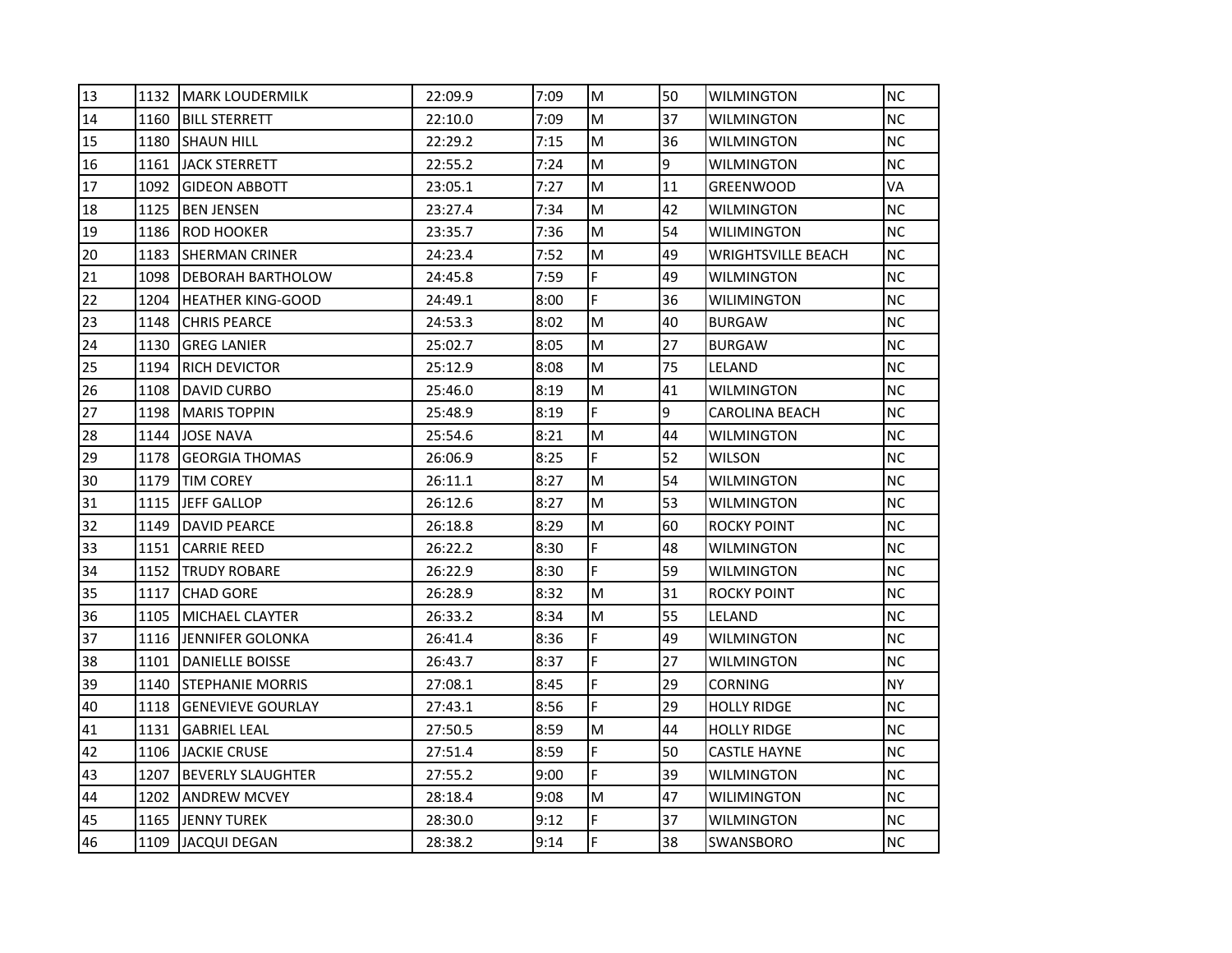| 47 | 1126 | <b>NICOLE JENSEN</b>           | 28:55.7 | 9:20  | F | 30 | WILMINGTON            | <b>NC</b> |
|----|------|--------------------------------|---------|-------|---|----|-----------------------|-----------|
| 48 | 1195 | <b>IGLEN LEE</b>               | 28:57.6 | 9:20  | M | 26 | <b>WILIMINGTON</b>    | <b>NC</b> |
| 49 | 1122 | <b>GERALD HARRELL</b>          | 29:06.2 | 9:23  | M | 66 | <b>WILMINGTON</b>     | NC        |
| 50 | 1193 | <b>IWENDY COTTEN</b>           | 29:24.8 | 9:29  | F | 49 | SANFORD               | <b>NC</b> |
| 51 | 1111 | <b>ABBY FLETCHER</b>           | 29:50.0 | 9:37  | F | 11 | WILMINGTON            | <b>NC</b> |
| 52 | 1096 | AL BAILEY                      | 30:00.6 | 9:41  | M | 39 | <b>BOLIVIA</b>        | NC.       |
| 53 | 1196 | <b>AVA TOPPIN</b>              | 30:38.8 | 9:53  | F | 11 | <b>CAROLINA BEACH</b> | NC.       |
| 54 | 1103 | <b>CAROLYN BUTLER</b>          | 30:49.5 | 9:56  | F | 48 | SUWANEE               | GA        |
| 55 | 1164 | <b>ERIC THIGPEN</b>            | 31:26.8 | 10:08 | M | 47 | HAMPSTEAD             | <b>NC</b> |
| 56 | 1199 | <b>GARY TOPPIN</b>             | 31:43.1 | 10:14 | M | 43 | CAROLINA BEACH        | <b>NC</b> |
| 57 | 1182 | <b>KIM AYARS</b>               | 31:44.2 | 10:14 | F | 36 | <b>WILIMINGTON</b>    | NC.       |
| 58 | 1169 | <b>ASHLEY WEBB</b>             | 32:00.0 | 10:19 | F | 27 | <b>JACKSONVILLE</b>   | <b>NC</b> |
| 59 | 1129 | <b>KRISTEN LANGNER WESLOCK</b> | 32:00.8 | 10:19 | F | 47 | <b>ROSELLE</b>        | IL.       |
| 60 | 1172 | <b>KEVIN WESLOCK</b>           | 32:01.5 | 10:20 | M | 47 | <b>ROSELLE</b>        | IL.       |
| 61 | 1141 | HEATHER MORRISON               | 32:23.4 | 10:27 | F | 37 | ROSE HILL             | NC.       |
| 62 | 1123 | IROBERT HECTOR                 | 32:23.4 | 10:27 | M | 41 | <b>ROSE HILL</b>      | <b>NC</b> |
| 63 | 1200 | <b>PAIGE KRIER</b>             | 32:29.7 | 10:29 | F | 30 | RALEIGH               | <b>NC</b> |
| 64 | 1145 | <b>IELLEN PARKER</b>           | 32:48.0 | 10:35 | F | 54 | <b>WILMINGTON</b>     | <b>NC</b> |
| 65 | 1097 | <b>JAMILLAH BAILEY</b>         | 32:55.4 | 10:37 | F | 38 | <b>BOLIVIA</b>        | NC.       |
| 66 | 1150 | <b>SUE PEARCE</b>              | 33:03.4 | 10:40 | F | 60 | <b>ROCKY POINT</b>    | <b>NC</b> |
| 67 | 1146 | <b>IKATHY PARKER</b>           | 33:12.6 | 10:43 | F | 54 | <b>WILMINGTON</b>     | <b>NC</b> |
| 68 | 1189 | <b>JULIE SNODGRASS</b>         | 33:13.4 | 10:43 | F | 29 | <b>WILMINGTON</b>     | <b>NC</b> |
| 69 | 1174 | <b>JILL WOLFE</b>              | 33:15.9 | 10:44 | F | 41 | <b>WILMINGTON</b>     | NC.       |
| 70 | 1156 | <b>SHAWNA SHELTON</b>          | 33:25.3 | 10:47 | F | 33 | WILMINGTON            | NC.       |
| 71 | 1171 | DAVE WERLING                   | 33:38.9 | 10:51 | M | 59 | WILMINGTON            | <b>NC</b> |
| 72 | 1138 | LINDA MEYER                    | 34:00.7 | 10:58 | F | 58 | <b>CASTLE HAYNE</b>   | <b>NC</b> |
| 73 | 1177 | SANDY MITOFSKY                 | 34:12.9 | 11:02 | F | 42 | <b>CAROLINA BEACH</b> | NC.       |
| 74 | 1166 | <b>SAL VASQUEZ</b>             | 34:14.4 | 11:03 | M | 39 | <b>WILMINGTON</b>     | NC.       |
| 75 | 1134 | KATIE MATHEWS                  | 34:40.3 | 11:11 | F | 39 | <b>WILMINGTON</b>     | <b>NC</b> |
| 76 | 1155 | <b>RYAN SHAFER</b>             | 35:03.5 | 11:18 | M | 30 | WILMINGTON            | <b>NC</b> |
| 77 | 1181 | ASHLEIGH MILLIGAN              | 35:22.5 | 11:25 | F | 37 | SHALLOTTE             | <b>NC</b> |
| 78 | 1110 | <b>DENISE EVANS</b>            | 35:26.2 | 11:26 | F | 49 | <b>WILMINGTON</b>     | NC.       |
| 79 | 1209 | <b>DEAN KURRAR</b>             | 35:38.6 | 11:30 | M | 40 | <b>WILMINGTON</b>     | NC.       |
| 80 | 1197 | <b>NAN TOPPIN</b>              | 35:45.7 | 11:32 | F | 46 | <b>CAROLINA BEACH</b> | <b>NC</b> |